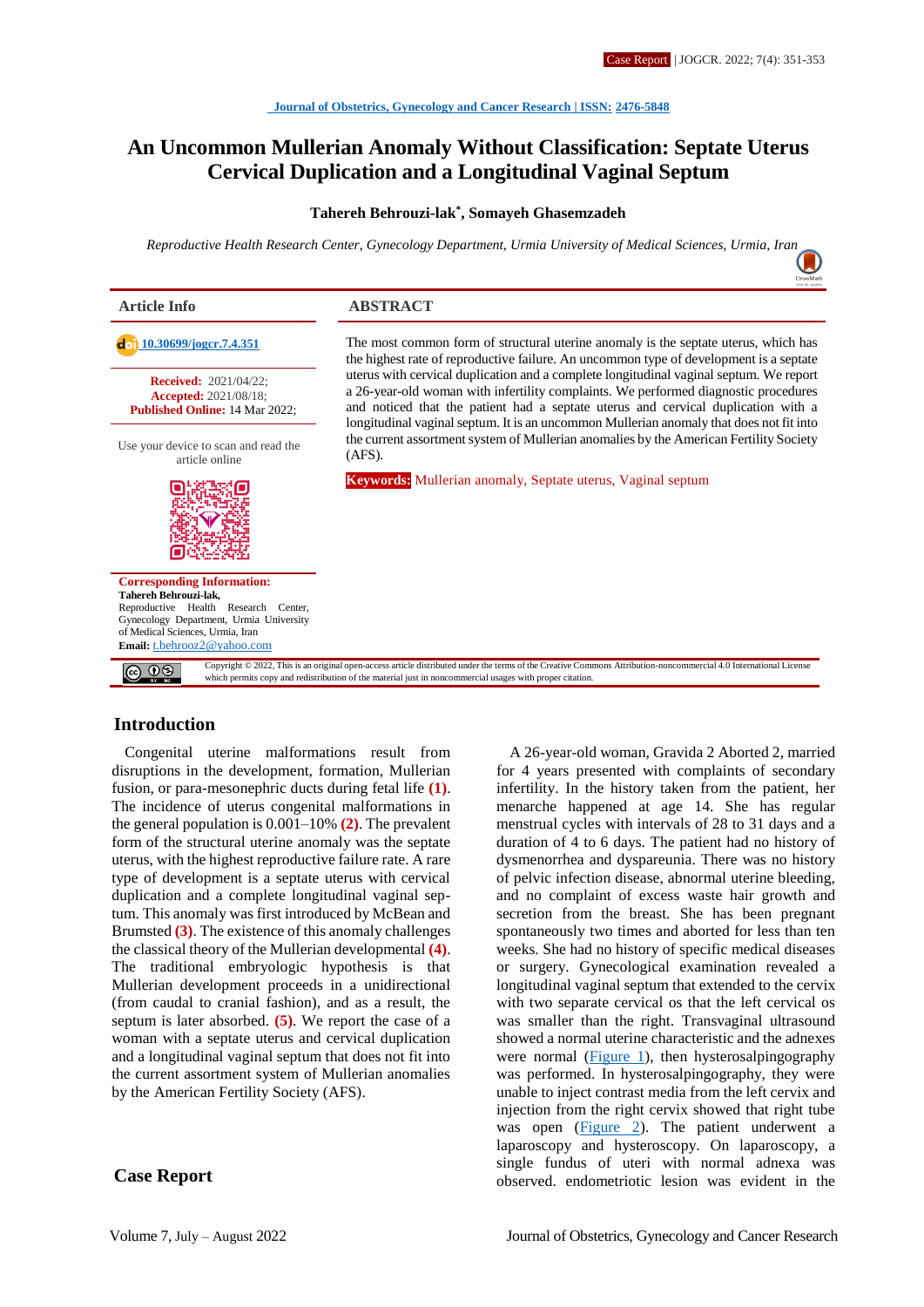middle part of the right fallopian tube and the left ovarian surface [\(Figure 3\)](#page-1-2). On hysteroscopy with findings of a complete septate uterus with double cervix and a vertical vaginal septum that the left side was smaller than the right  $(Figure 4)$ . The depth of the uterine cavity was 8 centimeters. During the



**Figure 1. Transvaginal ultrasound Figure 2. Laparoscopy**

laparoscopy, Methylene blue was injected through both cervices respectively. By injecting methylene blue from the right cervix, there was a fall in the right tube, but when injected into the left cervix, there was no drop in the left tube.

<span id="page-1-1"></span>

<span id="page-1-0"></span>



**Figure 3. Hysterosalpingography Figure 4. Vertical vaginal septum**

# <span id="page-1-2"></span>**Discussion**

Mullerian abnormalities consist of morphological, embryological basis, clinical, and functional criteria. **(6)**. McBean and Brumsted **(3)** reported the unique Mullerian anomaly consisting of a septate uterus with cervical duplication and longitudinal vaginal septum for the first time. This anomaly is distinct from the classical embryological definition of Mullerian anomalies. The currently accepted theory cannot explain the case introduced here. This case fits into an alternate approach, proposed by Musses in 1967, where the uterus and cervix and upper vagina develop by a threestage process, in which medial aspects of the Mullerian ducts begin to fuse in the middle and proceed both caudad and cephalad directions simultaneously **(7)**. A rare number of similar anomalies have been reported with different symptoms. Some cases have never been

<span id="page-1-3"></span>diagnosed or have been misdiagnosed **(8)**. As it is known, in an abnormal uterus, abortion and abnormal presentations are more common than normal uterus, and the septate uterus is not an infertility factor in itself. In one of the reported cases, pregnancy occurred with Intrauterine Insemination (IUI) in two cavities of the uterus **(9)**. The approach to managing this anomaly is controversial. It seems that hysteroscopic resection of the septum is the gold standard to improve obstetric outcomes, as this method has been used in reported cases **(10-11)**.

### **Conclusion**